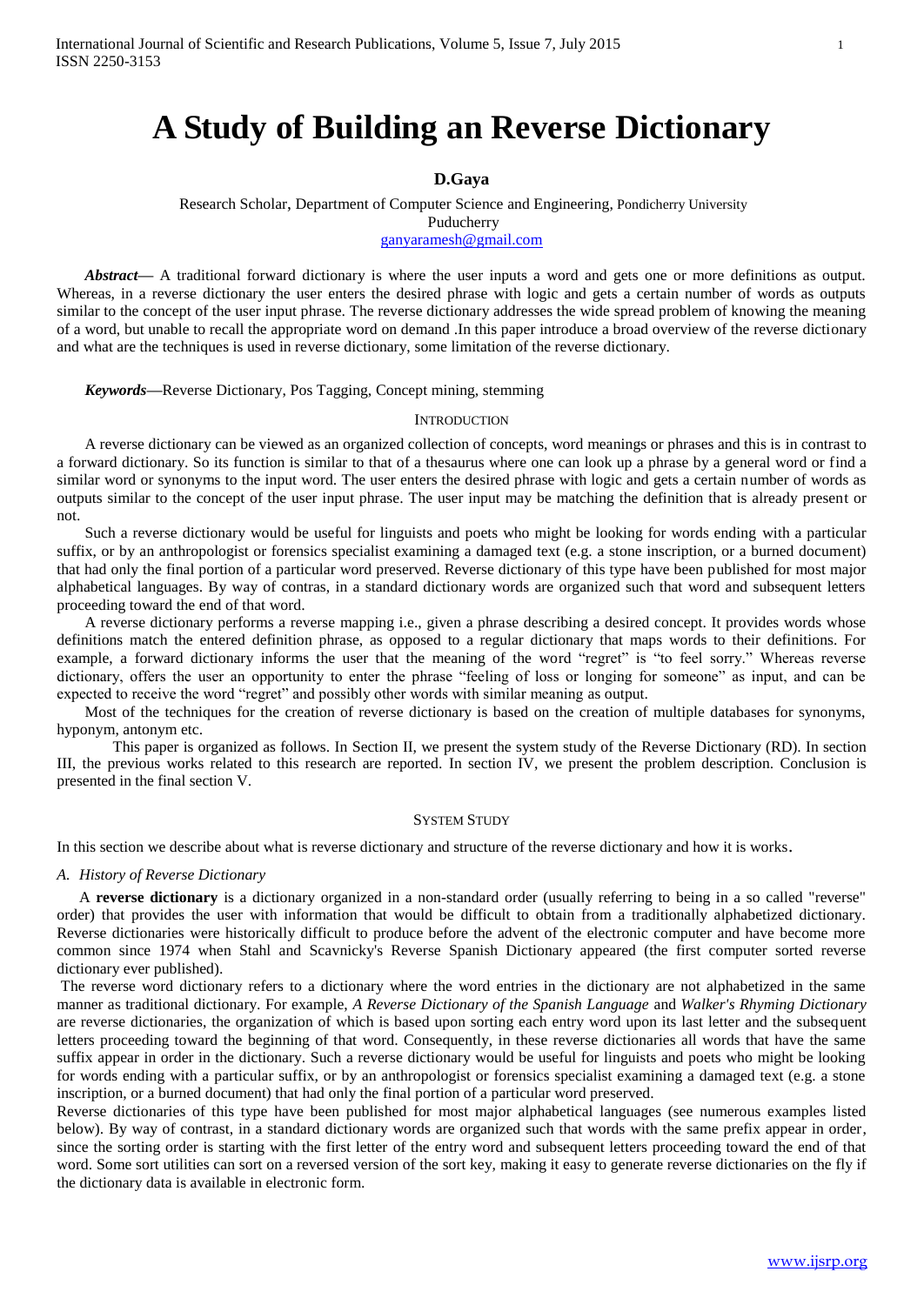### International Journal of Scientific and Research Publications, Volume 5, Issue 7, July 2015 2 ISSN 2250-3153

Another use of the term "reverse dictionary" is for a reference work that is organized by concepts, phrases, or the definitions of words. This is in contrast to a standard dictionary, in which words are indexed by the headwords, but similar in function to a thesaurus, where one can look up a concept by some common, general word, and then find a list of near-synonyms of that word. (For example, in a thesaurus one could look up "doctor" and be presented with such words as healer, physician, surgeon, M.D., medical man, medicine man, academician, professor, scholar, sage, master, expert.) In theory, a reverse dictionary might go further than this, allowing you to find a word by its definition only (for example, to find the word "doctor" knowing only that he is a "person who cures disease"). Such dictionaries have become more practical with the advent of computerized informationstorage and retrieval systems (i.e. computer databases).

*B. Architecture for a Reverse Dictionary*



Fig., 1: Architecture for a Reverse Dictionary

The general steps involved in most of the reverse dictionary systems available today. The following steps as follows *a) Stemming*

Steaming is the process of finding the root word of a word contained in a given phrase. Normally stemming is accomplished by means of porter stemmer.

# *b) POS Tagging*

Part-of –Speech Tagging is the process of each word in a sentence is partitioned into the each word (and other token), such as noun, verb, adjective, etc. pos tagger is piece of software which performs pos tagging. English taggers us the Penn Tree tag set.

*c) Concept Mining*

Concept mining is the process of extracting meaning from a sentence or a set of words. Normally the conversion of words to concepts has been performed using a thesaurus. A number of methods are available now days to extract meaning from a given phrase or sentence.

### *d) Forward Dictionary Look Up*

The meaning extracted after the concept mining phase can be used and consults a forward dictionary to selects those whose definitions are similar to this concept.

*e) Ranking Candidate Words*

After the forward dictionary look up phase a set of words whose meaning similar to the input phrase can be identified and this words has to be ordered by means of some probabilistic methods.

#### PREVIOUS WORKS

In a reverse dictionary a user phrase is given and we receive certain number of words as output ranked with an algorithm. The related works to this reverse dictionary are the reverse dictionaries [1] [2].